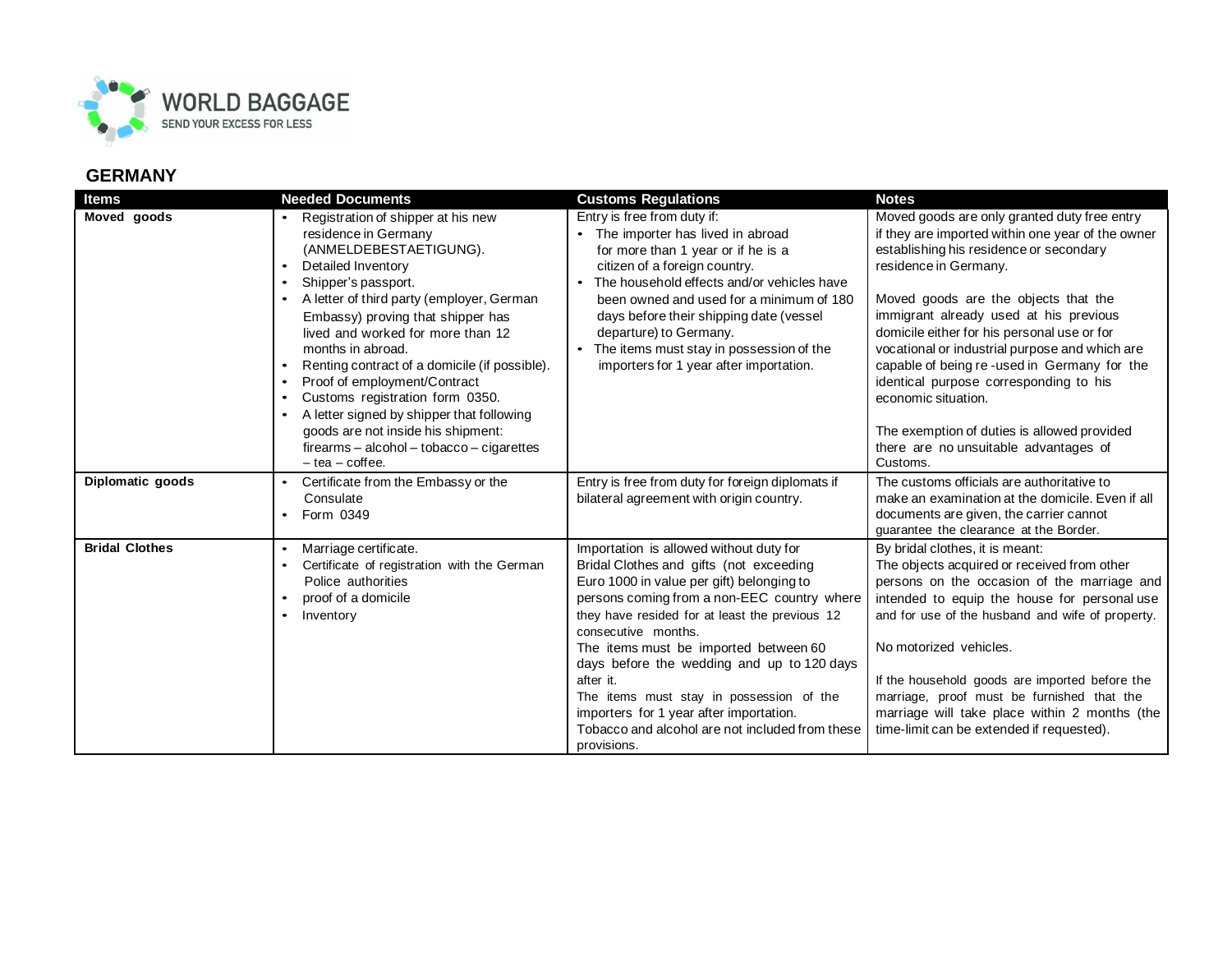

| ltems                                                                                                                 | <b>Needed Documents</b>                                                                                                                                                                     | <b>Customs Regulations</b>                                                                                                                                                                                                                                                                                                                                                                                                                                                                                                | <b>Notes</b>                                                                                                                                                                                                                                    |
|-----------------------------------------------------------------------------------------------------------------------|---------------------------------------------------------------------------------------------------------------------------------------------------------------------------------------------|---------------------------------------------------------------------------------------------------------------------------------------------------------------------------------------------------------------------------------------------------------------------------------------------------------------------------------------------------------------------------------------------------------------------------------------------------------------------------------------------------------------------------|-------------------------------------------------------------------------------------------------------------------------------------------------------------------------------------------------------------------------------------------------|
| <b>Heirlooms/Bequest</b>                                                                                              | Justification of the entitlement as heir or<br>legatee.                                                                                                                                     | Entry is free from duty.<br>The inheritor or legatee must have his<br>customary place of residence in the EEC and<br>must ask for duty free entry of the inherited<br>goods within 2 years of the coming in his<br>possession.<br><b>ENTRY IS DUTY-FREE EXCEPT FOR:</b><br>Tobacco and Alcohol.<br>$\bullet$<br>Commercial vehicles.<br>Objects that were used by the dead person<br>for his profession (unless portable tools<br>and instruments).<br>Stocks of raw materials, or finished or<br>half-finished products. | By inherited property it is meant:<br>Used objects for which legatee can furnish<br>proof that he received the goods from the<br>testator (only in case of death) and that these<br>goods constitute his share of the inheritance<br>or legacy. |
| <b>Automobiles</b>                                                                                                    | Proof of ownership/Title<br>$\bullet$<br>Copy of the last registration in foreign<br>$\bullet$<br>country for a minimum of 180 days<br>prior to the vehicle has been shipped to<br>Germany. | Entry is free from duty if the shipper has used<br>the car for at least 180 days before importation.                                                                                                                                                                                                                                                                                                                                                                                                                      | After the Customs clearance, a technical<br>examination performed by the vehicle<br>registration office is needed. A title will be issued.                                                                                                      |
| Saleable vehicles, Saleable<br>goods, portable instruments<br>and equipment for craftsmen<br>or self-employed persons |                                                                                                                                                                                             | Liable to payment of duties.                                                                                                                                                                                                                                                                                                                                                                                                                                                                                              |                                                                                                                                                                                                                                                 |
| Spirits, wine, tobacco products                                                                                       |                                                                                                                                                                                             | Liable to payment of duties.                                                                                                                                                                                                                                                                                                                                                                                                                                                                                              | It is recommended to have a detailed list of<br>the liquor to be given to Customs.                                                                                                                                                              |
| <b>Foodstuff</b>                                                                                                      |                                                                                                                                                                                             | Entry is free from duty if the food is in<br>quantity, which can be considered as reasonable<br>provisions.                                                                                                                                                                                                                                                                                                                                                                                                               |                                                                                                                                                                                                                                                 |
| Meat, including sausage                                                                                               |                                                                                                                                                                                             | Duty free entry provided that the meat is in<br>quantity that can be considered as normal<br>provision and for personal use.                                                                                                                                                                                                                                                                                                                                                                                              | Importation forbidden for meat of:<br>Dogs, cats, foxes, badgers, monkeys, horses<br>or other solid ungulates, as w ell as from other                                                                                                           |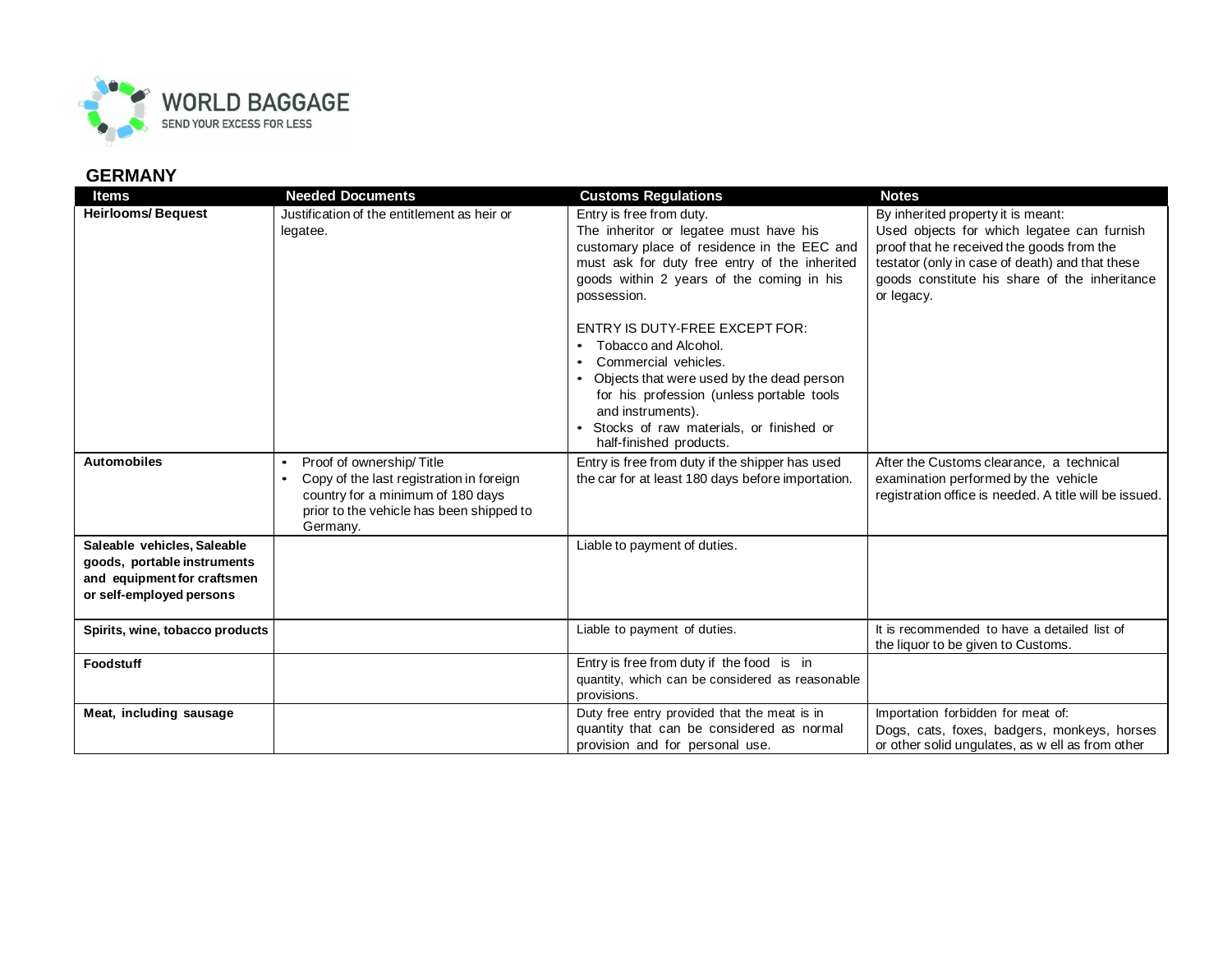

| <b>Items</b>                                                                                                                                                                                                                                                                                                                                                               | <b>Needed Documents</b>                                                                                                                                                                                                    | <b>Customs Regulations</b>                                                                                                                                                                                                                                                | <b>Notes</b>                                                                                                                                                                                                                                                                                                    |
|----------------------------------------------------------------------------------------------------------------------------------------------------------------------------------------------------------------------------------------------------------------------------------------------------------------------------------------------------------------------------|----------------------------------------------------------------------------------------------------------------------------------------------------------------------------------------------------------------------------|---------------------------------------------------------------------------------------------------------------------------------------------------------------------------------------------------------------------------------------------------------------------------|-----------------------------------------------------------------------------------------------------------------------------------------------------------------------------------------------------------------------------------------------------------------------------------------------------------------|
| Arms, munitions, dangerous<br><b>items</b>                                                                                                                                                                                                                                                                                                                                 | Hunting permit<br>$\bullet$<br>Gun license                                                                                                                                                                                 | Importation of itemsfrom the arms register                                                                                                                                                                                                                                | animals (except poultry) originating from Africa,<br>Portugal, Asia, Turkey, USSR and Spain (the<br>situation on the cattle-plague can cause a<br>temporary additional mention of further<br>countries on the list). For any information<br>please speak to your veterinary.<br>A German gun license is needed. |
|                                                                                                                                                                                                                                                                                                                                                                            | $\bullet$                                                                                                                                                                                                                  | needs an authorization. Importation prohibited<br>for items which are stated in paragraph<br>37 of the law on arms.                                                                                                                                                       |                                                                                                                                                                                                                                                                                                                 |
| Dogs and cats                                                                                                                                                                                                                                                                                                                                                              | Health certificate made by a competent<br>$\bullet$<br>veterinary surgeon, at the place of origin<br>country. This certificate must be in German<br>or accompanied by a certified true<br>translation<br>Form 38 (SV 0802) | Importation is allowed if:<br>• There is no report or suspicion of<br>infectious illness.<br>• No case of rabies has been warned within a<br>radius of 20km from the place of origin of<br>the animal during 3 months before the date<br>the health certificate was made. | The health certificate must be valid 10 days (20<br>days for animals coming from non-European<br>countries) from the date it has been made out.<br>Importation is subject to rabies vaccination:<br>refer to animal protection - epidemic - decree.                                                             |
| Other pets                                                                                                                                                                                                                                                                                                                                                                 | SEE DOGS AND CATS                                                                                                                                                                                                          | Importation or transit is subject to a special<br>authorization or eventually prohibited.                                                                                                                                                                                 | For any additional information please speak to<br>your veterinary.<br>Rabies vaccination-is an animal protection<br>- epidemic decree.                                                                                                                                                                          |
| Explosives, radioactive stuff,<br>writings which are forbidden<br>by the constitution or<br>pornographic writings,<br>absinthe, methyl alcohol, pure<br>alcohol, narcotics, wine, grape<br>juice and other various<br>foodstuffs and consumer<br>goods in large quantity, which<br>are usually held as provisions,<br>various fodders as well as<br>goods concerned by the |                                                                                                                                                                                                                            | The importation of the listed articles is only<br>allowed under special conditions or prohibited.                                                                                                                                                                         |                                                                                                                                                                                                                                                                                                                 |